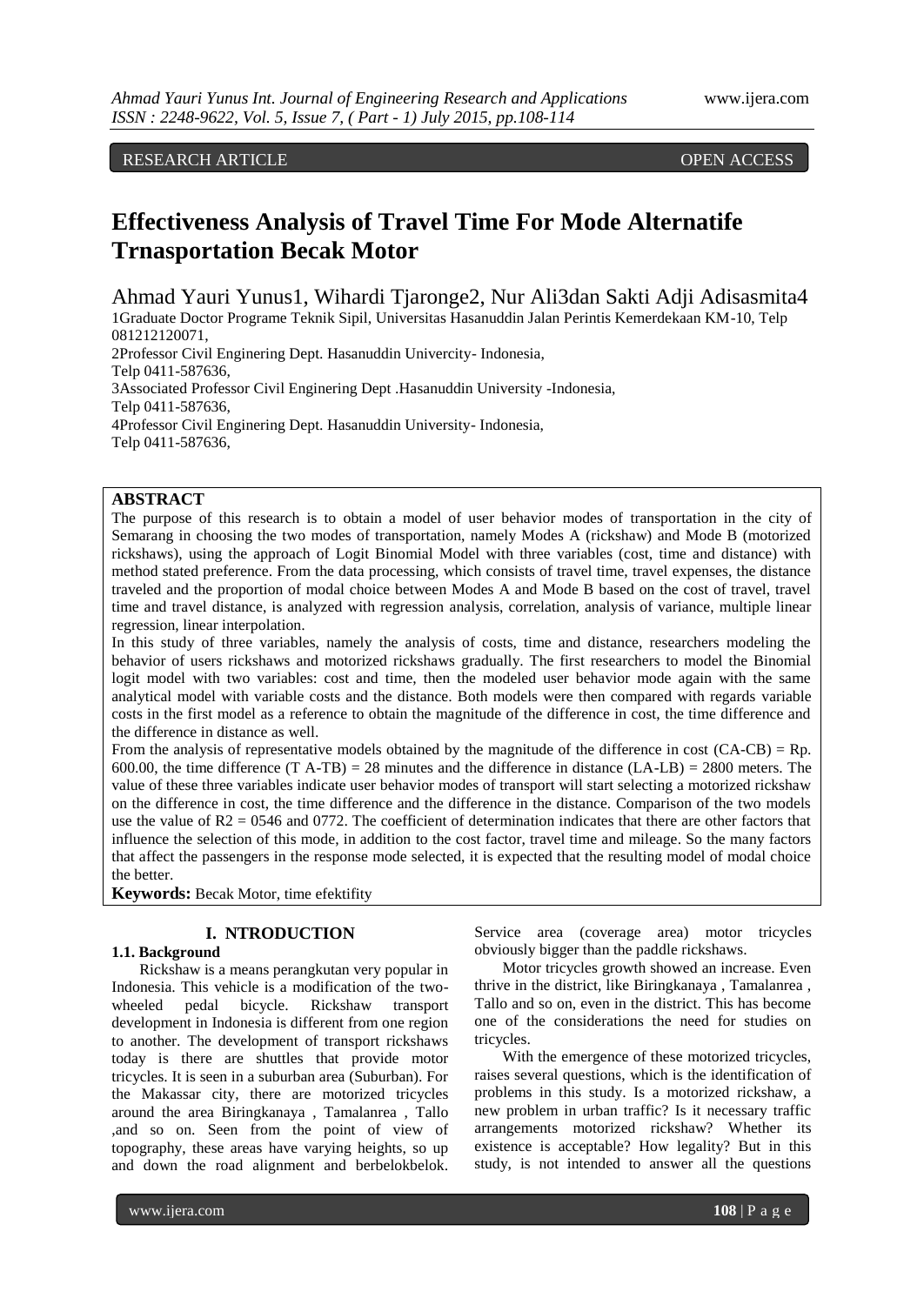above, given the limited human resources, money and time. Research

This is limited only to analyze the behavior of this transport service users. To the extent the cost difference, time difference and the difference between what distance rickshaw service users to switch from a motorized rickshaw pedicab? And this study, expected to be the initial milestone in resolve problems concerning the existence of a rickshaw. Because when viewed from the standpoint of tourism, rickshaws have an existence and potential in the development in the field of tourism.

#### **1.2 Objectives**

The purpose of this study was to observe the existence of a motorized rickshaw from the point of view of traffic. Given the growing and evolving presence of the creativity of society, the demand for motorized rickshaw transportation needs be compared with other public transport (tricycles pedal) by observing the behavior of service users public transportation taking into account several factors: the cost factor, the factor of time and distance factors. Observations conducted by Stated Preference method, with the approach of Logit Binomial Model

Thus there will be established a transportation mode choice model with variable cost, time and distance. Expected from this model can be seen the level of demand for transport services motorized rickshaw.

#### **1.3 Model Selection Mode 1.3.1 Logit Binomial Model**

This study will observe the election chances of modes with only involves two alternative modes, namely choosing betor modes (motorized rickshaw) and tricycles. Thus, the logit model can be presented in the form of Logit Binomial Model, formulations can be presented in the following forms:

$$
p(B) = \frac{e^{V(B)}}{e^{V(B)} + e^{V(A)}} \quad (1)
$$

dimana :

| p(A) |     | $=$ Probailitas choose modes tricycles |  |
|------|-----|----------------------------------------|--|
| p(A) | $=$ | Probailitas choose modes               |  |
|      |     | of motorized rickshaws                 |  |

*V(A) =* Deterministic function of an alternative mode of tricycles

*V(B) =* Deterministic function of an alternative mode of motorized rickshaws

## **1.4 Stated Preference Data Collection**

Methods This method is to collect information on the desire of people to the various options . Can also be used to estimate the level of the needs of passengers against a new transport . The

www.ijera.com **109** | P a g e

basic principle of the method Stated Preference is collecting information from respondents with a wide choice of hypothetical situations . The definition of the situation is the attribute utility that will be used as observation variables , namely : cost, distance and time

## **II. ANALYSIS OF LAND DATA PENGO 2.1.Identifikasi Moda Pedicab Pedicab and Motorized**

Rickshaws in the city of Makassar is growing very rapidly in almost all districts , only in areas with hilly topography there are no rickshaws mode . As with the motorized tricycles , this mode - area thrive in the area with a variety of conditions . That's because the characteristics of the mode of motorized rickshaws that can operate in areas with flat topography and up and down . Here is a recapitulation of population data rickshaws and motorized rickshaws in the city of Makassar:

|  | Table 1 Population rickshaw and rickshaw motto r in |  |  |  |  |  |
|--|-----------------------------------------------------|--|--|--|--|--|
|--|-----------------------------------------------------|--|--|--|--|--|

| NO             | <b>Sub District</b>  | Population |                                     |
|----------------|----------------------|------------|-------------------------------------|
|                |                      | Rickshaw 1 | <b>Motorized</b><br><b>Rickshaw</b> |
| 1              | Biringkanaya         | 558        |                                     |
| $\overline{2}$ | Tamalanrea           | 451        |                                     |
| 3              | Tallo                | 1158       |                                     |
| 4              | Bontoala             | 578        |                                     |
| 5              | Panakukkang          | 587        |                                     |
| 6              | Mariso               | 127        |                                     |
| 7              | Manggala             | 75         |                                     |
| 8              | Tamalate             |            | 14                                  |
| 9              | <b>Ujung Pandang</b> |            |                                     |
| 10             | Rappocini            | 6          | 6                                   |
| 11             | Makassar             | 66         |                                     |
| 12             | <b>Ujung Pandang</b> | 420        | 1                                   |
| 13             | <b>Ujung Tanah</b>   |            |                                     |
| 14             | Wajo                 | 614        | 8                                   |
|                | <b>Number</b>        | 5203       | 29                                  |

#### **2.2 Characteristics Selection**

Mode One subdistrict (Tamalanrea) **2.2.1 Difference Difference Cost And Time**

$$
In \frac{P(B)}{P(A)} = 2.207546 - 0.0017028 (C_A - C_B) - 0.029228 (T_a - T_B)
$$

………………………………………(5.24)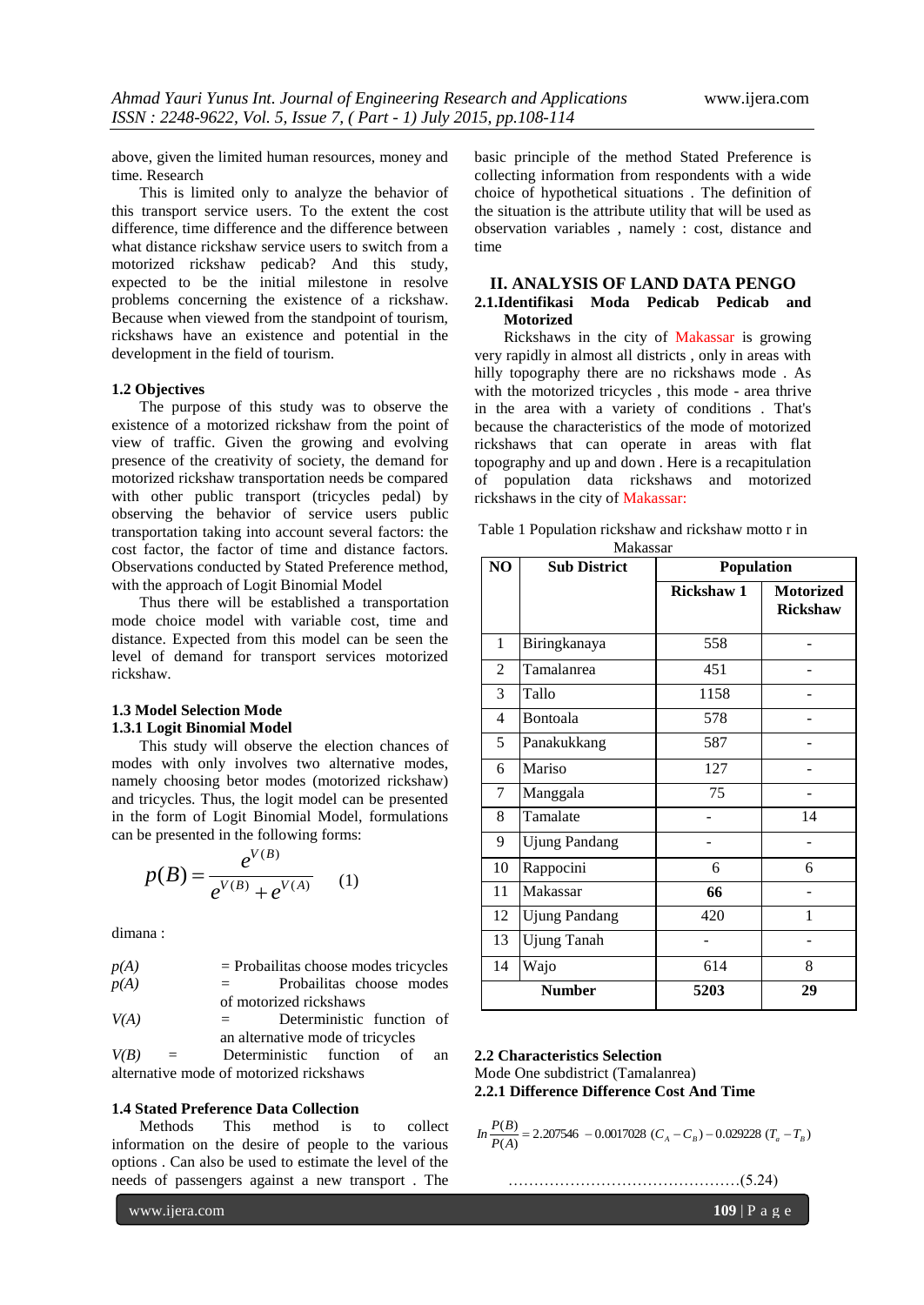Then observed probability passengers choose bentor or P ( B ) based on the model obtained . Need a little note here that the variable costs and time have known the value of equality , so it can be seen only with one variable . The result can be seen in the image below:



Figure 1 Relationship Chart Selection betor probability ( P ( B ) ) with the change in the difference in time ( TA - TB ) in District Tamalanrea.

From the picture above , it appears that the greater the difference in cost with a motorized rickshaw pedicab rickshaw then the probability of selecting the larger motor .

## **2.2.2 Difference Difference Cost And Distance**

 $\frac{P(A)}{P(A)} = 1.60549 - 0.00103 \ (C_A - C_B) + 0.000195 \ (L_A - L_B)$ ………………………………………(5.24)

Then observed probability passengers choose bentor or P ( B ) based on the model obtained . Need a little note here that the variable costs and distance have known the value of equality , so it can be seen only with one variable . The result can be seen in the image below:



Figure 2 Graph Relations betor Selection Probability ( P ( B ) ) for the Variable Cost

and distance with changes in foreign Distance ( Lamar LB ) in District Tamalanrea

From the picture above , it appears that the farther the distance to the motorized rickshaw pedicab  $\{$  (La - Lb) << 0 } then the probability of selecting the larger motorized tricycles . 2.3 Characteristics 2.3.1 Selection Modes Whole Semarang Difference Difference Cost And Time

$$
In \frac{P(B)}{P(A)} = 2.4391852 - 0.0018143 (C_A - C_B) - 0.0517182 (T_A - T_B)
$$
  
.................(5.30)

Then observed probability passengers choose bentor or P ( B ) based on the model obtained . Need a little note here that the variable costs and time have known the value of equality , so it can be seen only with one variable . The result can be seen in the image below



Figure 3 Relationship Chart Selection Probability Bentor  $(P(B))$  with changes

The time difference ( TA - TB ) in Makassar

From the picture above , it appears that the greater the difference in cost with a motorized rickshaw pedicab rickshaw then the probability of selecting the larger motor .

## **2.3.2 Difference Difference Cost And Distance**





Figure 4 Selection Probability graph betor Relations ( P ( B ) ) for the Variable Cost and distance with changes in foreign Distance ( Lamar LB ) in Makassar .

From the picture above , it appears that the greater the difference in distance with a motorized rickshaw pedicab rickshaw then the probability of selecting the larger motor .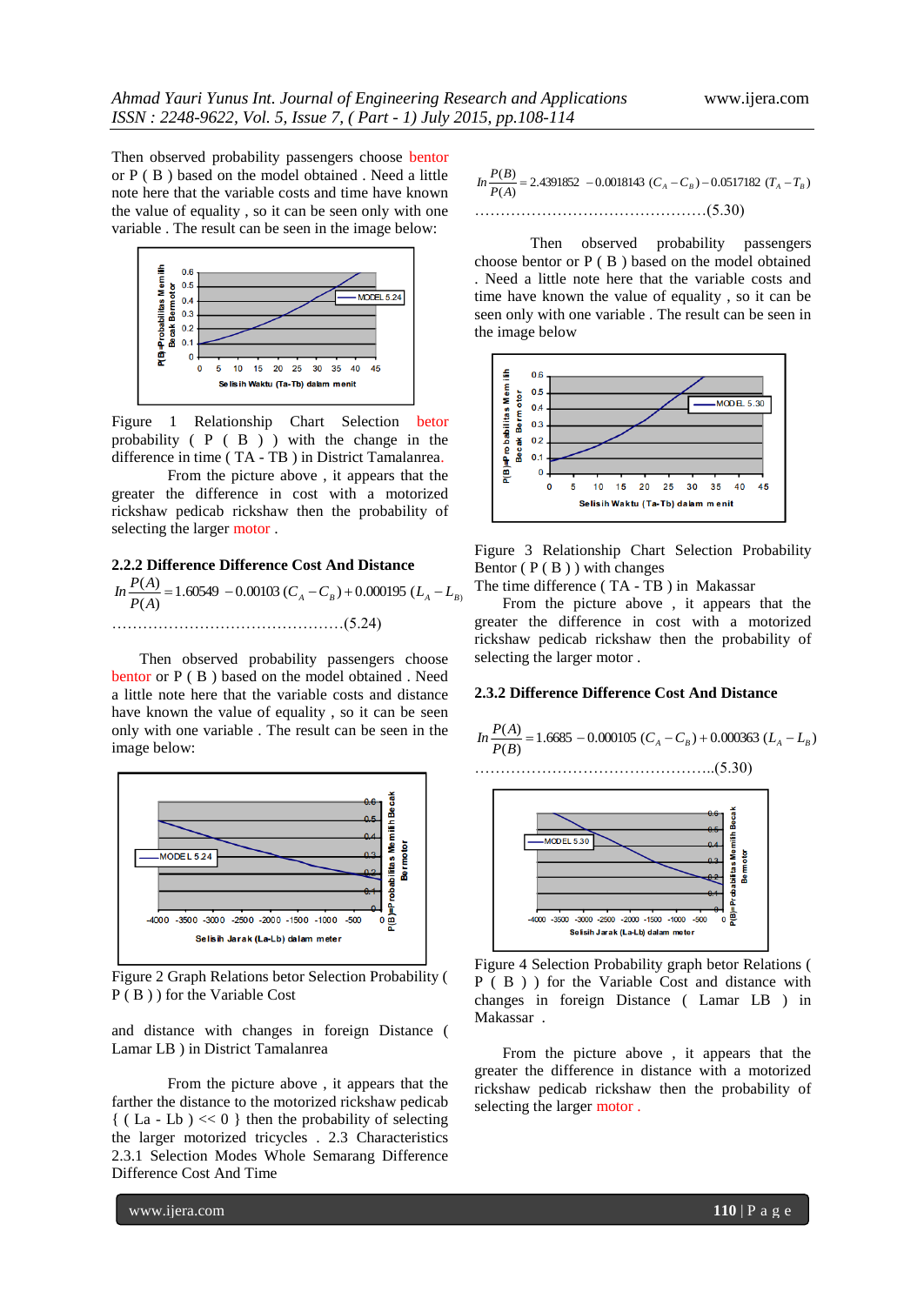#### **2.4 Assessing Model**

#### **2.4.1 Summary of Statistical Analysis**

To view the entire output of statistical analysis , the following table are presented the results of statistical analysis outputs for all models . This is

done to examine which model best represents the actual conditions . Most models represent actual conditions r2 is the largest and standard error the smallest.

| Var . free | Coefficient                    | Value           | Var . Free | Coefficient     | Value     | Var . Free    | Coefficient   | Value        |
|------------|--------------------------------|-----------------|------------|-----------------|-----------|---------------|---------------|--------------|
| charge     |                                | constant 1.9853 |            | constant        | 2.8021    | cost and time | constant      | 2.2072546    |
|            | parameter X1                   | -0.0019         |            | parameter X1    | $-0.1234$ |               | parameter X1  | $-0.0017029$ |
|            | 0.9971<br>$\ell$ square $(R2)$ |                 |            | R square $(R2)$ | 0.9874    |               | parameter X2  | $-0.0292286$ |
|            |                                |                 |            |                 |           |               | stand, Error  | 0.5887612    |
|            |                                |                 |            |                 |           |               | R square (R2) | 0.7719937    |

Table 2 Results of Statistical Analysis Output Mode Selection betor Gajah District of Mungkur For Difference Cost and Time

| Var . Free        | Coefficient           | Value          | <b>Standard Error</b> | <b>T-Test</b> | <b>P-Value</b> |
|-------------------|-----------------------|----------------|-----------------------|---------------|----------------|
| Charge            | Intersept             | 2.097908153    | 0.054155669           | 38.73847723   | 1.97651E-08    |
|                   | Parameter x1          | $-0.00192043$  | 4.28977E-05           | -44.76769455  | 8.31969E-09    |
| Model 56          | R Square              | 0.997015143    |                       |               |                |
|                   | <b>Standard Error</b> | 0.069502189    |                       |               |                |
|                   | F-Test                | 2004.146475    |                       |               |                |
| <b>Distance</b>   | Intersept             | 2.7095653      | 0.119162865           | 22.73833639   | 3.05881E-06    |
|                   | Parameter x1          | 0.00116346     | 5.32913E-05           | 21.83210078   | 3.74208E-06    |
| <b>Model 515</b>  | <b>R</b> Square       | 0.989618816    |                       |               |                |
|                   | <b>Standard Error</b> | 0.140995403    |                       |               |                |
|                   | F-Test                | 476.6406243    |                       |               |                |
| the cost and      | Intersept             | 1.605497623    | 0.29196837            | 5.498875186   | 1.18217E-05    |
| distance          | Parameter x1          | $-0.001034704$ | 0.000215526           | -4.800829515  | 6.89112E-05    |
|                   | Parameter x2          | 0.00019513     | 0.000135148           | 1.44382393    | 0.161716553    |
| <b>MODEL 5.24</b> | <b>R</b> Square       | 0.614450021    |                       |               |                |
|                   | <b>Standard Error</b> | 0.806216199    |                       |               |                |
|                   | F-Test                | 19.12436945    |                       |               |                |

Table 4 Results Output Mode Selection Statistical Analysis betor whole Makassar For Difference Cost and time

| Var . Free        | Coefficient       | Value     | Var . Free        | Coefficient   | Volue     | Var . Free        | Coefficient       | Volue        |
|-------------------|-------------------|-----------|-------------------|---------------|-----------|-------------------|-------------------|--------------|
| Charge            | constant          | $-2.7106$ | Time              | constant      | $-2.9146$ | cost and          | constant          | $-2.4391769$ |
|                   | parameter X1      | 0.1617    |                   | parameter X1  | 0.1617    | time              | parameter X1      | 0.0018144    |
|                   | $R$ square $(R2)$ | 0.9941    |                   | R square (R2) | 0.9966    |                   | parameter X2      | 0.0517144    |
| <b>MODEL 5.28</b> |                   |           | <b>MODEL 5.29</b> |               |           | <b>MODEL 5.30</b> | stand. Error      | 0.8270204    |
|                   |                   |           |                   |               |           |                   | $R$ square $(R2)$ | 0.7079545    |

Table 5 Results Output Mode Selection Statistical Analysis betor whole Makassar For Difference Cost and distance

| Var free          | Coefficient           | Volue          | <b>Standard Error</b> | <b>T-Test</b>  | <b>P-Value</b> |
|-------------------|-----------------------|----------------|-----------------------|----------------|----------------|
| Charge            | Intersept             | 2.761227049    | 0.142458835           | 19.38263108    | 1.22113E-06    |
|                   | Parameter x1          | $-0.002551325$ | 0.000112844           | $-22.60926484$ | 4.90095E-07    |
| <b>Model 528</b>  | R Square              | 0.988398598    |                       |                |                |
|                   | <b>Standard Error</b> | 0.18282852     |                       |                |                |
|                   | F-Test                | 511.1788568    |                       |                |                |
| Distance          | Intersept             | 2.866575215    | 0.109346885           | 26.2154263     | 1.50929E-06    |
|                   | Parameter x1          | 0.001502341    | 4.89014E-05           | 30.72183182    | 6.85726E-07    |
| <b>Model 529</b>  | R Square              | 0.994730357    |                       |                |                |
|                   | <b>Standard Error</b> | 0.12938098     |                       |                |                |
|                   | F-Test                | 943.8309501    |                       |                |                |
| the cost and      | Intersept             | 1.668522139    | 0.391902061           | 4.257497738    | 0.000274383    |
| distance          | Parameter x1          | $-0.0010525$   | 0.000289296           | $-3.638148734$ | 0.001307331    |
|                   | Parameter x2          | 0.000363066    | 0.000181406           | 2.001405005    | 0.056778517    |
| <b>MODEL 5.30</b> | R Square              | 0.546494812    |                       |                |                |
|                   | <b>Standard Error</b> | 1.08216445     |                       |                |                |
|                   | F-Test                | 14.46055724    |                       |                |                |

#### **2.4.2 Sensitivity**

The level of sensitivity of the model , indicated by a change in the probability P ( B ) is obtained at each stage of the counting . Then i is searching for a motorized rickshaw election probability value is  $P(B)$  with the change in the difference in costs .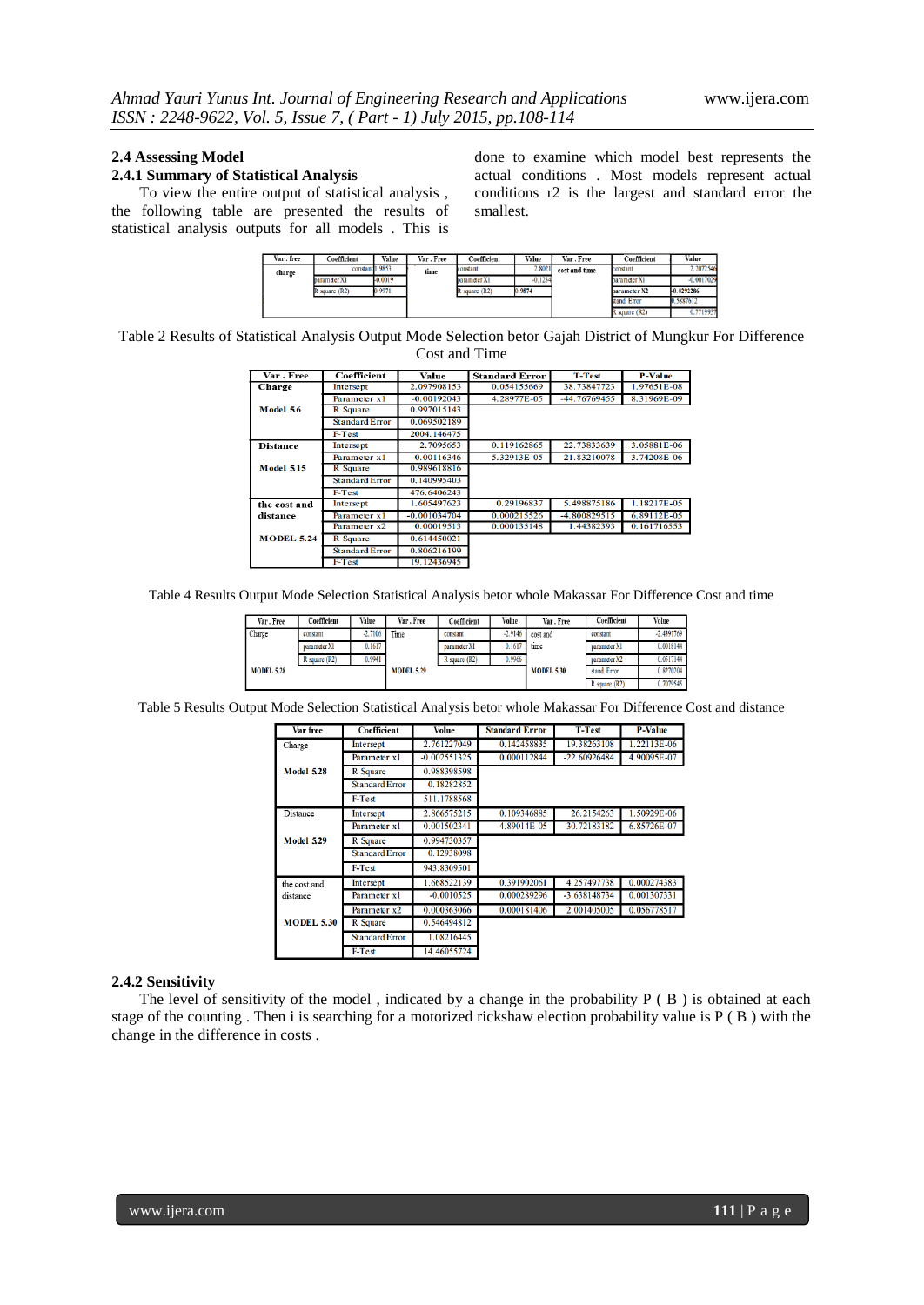|  |  |  |  |  |  |  | table 6 Sensitivity Logit Binomial Model Selection betor Tamalanrea |
|--|--|--|--|--|--|--|---------------------------------------------------------------------|
|--|--|--|--|--|--|--|---------------------------------------------------------------------|

|             | Charge           |         | <b>Distance</b> |                    |            | The distance and cost  |       | Charge         |       | <b>Distance</b> |                            | The distance and cost |                 |
|-------------|------------------|---------|-----------------|--------------------|------------|------------------------|-------|----------------|-------|-----------------|----------------------------|-----------------------|-----------------|
|             | $-0.00192043(a)$ |         | 0.00116346(a1)  |                    |            | 0.001034704            | (a)   | $-0.0019(a)$   |       | $-0.1234$ (al)  |                            |                       | -0.001702897    |
|             | 2.097908153(b)   |         | 2.7095653(a2)   |                    |            | 0.00019513             | (b)   | 1.9853(b)      |       | 2.8021(a2)      |                            |                       | $-0.029228642$  |
| ١C          | 100AL            |         | $-500(b)$       |                    |            | 1.605497623            | Δc    | $100 \Delta t$ |       |                 | 5(b)                       |                       | 2.207254599     |
|             |                  |         |                 | $\Delta c$ (Rp)    |            | 100                    |       |                |       |                 | $\overline{\Delta c}$ (Rp) |                       | 10 <sub>0</sub> |
|             |                  |         |                 | $\Delta L$ (meter) |            | $-500$                 |       |                |       |                 | $\Delta t$ (menit)         |                       |                 |
| a-Cb        | P(B)             | La-Lb   | P(B)            | Ca-Cb              | La-Lb      | P(B)                   | Cb-Ca | P(B)           | Tb-Ta | P(B)            | Cb-Ca Tb-Ta                |                       | P(B)            |
|             | 0.109925073      |         | 0.062896841     |                    |            | 0.16789796             |       | 0.121399651    |       | 0.057673731     |                            |                       | 0.099703851     |
| 100         | 0.130102857      | $-500$  | 0.107039684     | 100                |            | -500 0.197788067       | 100   | 0.1430945625   |       | 0.101704049     | 100                        |                       | 0.131809654     |
| 200         | 0.153346352      | $-1000$ | 0.176333655     |                    |            | 200-1000 0.231518835   | 20    | 0.167925487    |       | 0.173171458     | 200                        | 10                    | 0.172275595     |
| 300         | 0.179883712      | $-1500$ | 0.276591451     |                    |            | 300-1500 0.269072601   | 300   | 0.19607931     | 15    | 0.279247394     | 300                        | 15                    | 0.221988208     |
| 400         | 0.209875089      | $-2000$ | 0.405770545     |                    |            | 400-2000 0.310258519   | 400   | 0.227661832    | 20    | 0.41749127      | 400                        | 20                    | 0.281173102     |
| 500         | 0.243382885      | $-2500$ | 0.549457061     |                    | 500 - 2500 | 0.35468945             | 500   | 0.262669252    | 25    | 0.570045494     | 500                        | 25                    | 0.349057936     |
| 600         | 0.280342279      | $-3000$ | 0.685342113     |                    | 600 - 3000 | 0.40177682             | 600   | 0.300962087    | 30    | 0.710364314     | 600                        | 30                    | 0.423672486     |
| 700         | 0.320536493      | $-3500$ | 0.795497435     |                    |            | 700 -3500 0.450748919  | 700   | 0.342246177    | 35    | 0.819397582     | 700                        | 35                    | 0.501937982     |
| 800         | 0.363582086      | -4000   | 0.874169886     |                    |            | 800 4000 0.500694176   | 800   | 0.386065737    | 40    | 0.893536853     | 800                        | 40                    | 0.580108622     |
| <b>900l</b> | 0.408929311      | 4500    | 0.925414593     |                    |            | 900 4500 0.550625584   | 900   | 0.431812511    | 45    | 0.939488719     | 900                        | 45                    | 0.654456518     |
| 1000        | 0.45588097       | $-5000$ | 0.95682058      | 1000               |            | -5000 0.599557224      | 100   | 0.478752873    | 50    | 0.966353586     | 1000                       | 50                    | 0.721949814     |
| 1100        | 0.503630128      | $-5500$ | 0.975354504     |                    |            | 1100-5500 0.646580614  | 1100  | 0.526071463    | 55    | 0.981525936     | 1100                       | 55                    | 0.780677923     |
| 1200        | 0.551313158      | $-6000$ | 0.986049095     |                    |            | 1200-6000 0.690928647  | 1200  | 0.572926367    | 60    | 0.989927851     | 1200                       | 60                    | 0.829923995     |
| 1300        | 0.5980           | -6500   | 0.992140305     |                    |            | 1300 -6500 0.732018201 | 130   | 0.618508179    | 65    | 0.9945299       | 1300                       | 65                    | 0.869954446     |
| 1400        | 0.643110852      | $-7000$ | 0.995583896     |                    |            | 1400-7000 0.769467743  | 1400  | 0.662094325    | 70    | 0.997035543     | 1400                       | 70                    | 0.901679217     |

Table 7. Sensitivity Logit Binomial Model Selection betor Makassar City

|       | Charge            |         | <b>Distance</b> |                    |         | The distance and cost |       | Charge         |       | <b>Distance</b> | The distance and cost |             |              |
|-------|-------------------|---------|-----------------|--------------------|---------|-----------------------|-------|----------------|-------|-----------------|-----------------------|-------------|--------------|
| (a)   | $-0.002551325(a)$ |         | 0.001502341     | (a)                |         | $-0.0010525$          | (a)   | $-0.1617(a)$   |       | $-0.161$        | fa1                   |             | -0.001814306 |
| (b)   | 2.761227049(b)    |         | 2.866575215     | (a2)               |         | 0.000363066           | (b)   | 2.7106(b)      |       | 2.9146(a2)      |                       |             | 0.051718232  |
| Ac    |                   | 100AL   | $-500(b)$       |                    |         | 1.668522139           | Aс    | $100 \Delta t$ |       |                 | (b)                   |             | 2.439185209  |
|       |                   |         |                 | $\Delta c$ (Rp)    |         | 100                   |       |                |       |                 | $\Delta c$ (Rp)       |             | 100          |
|       |                   |         |                 | $\Delta L$ (meter) |         | $-500$                |       |                |       |                 | $\Delta t$ (menit)    |             |              |
| Ca-Cb | P(B)              | La-Lb   | P(B)            | Ca-Cb La-Lb        |         | P(B)                  | Cb-Ca | P(B)           | Tb-Ta | P(B)            |                       | Cb-Ca Tb-Ta | P(B)         |
|       | 0.059928625       |         | 0.05427807      |                    |         | 0.159301981           |       | 0.062836069    |       | 0.051872191     |                       |             | 0.080783988  |
| 100   | 0.075967083       | $-500$  | 0.108229983     | 100                | $-500$  | 0.201407163           | 100   | 0.079212745    |       | 0.109128557     | 100                   |             | 0.119933159  |
| 200   | 0.095860158       | $-100$  | 0.20422869      | 200                | $-1000$ | 0.25131438            | 200   | 0.099404874    | 10    | 0.215237248     | 200                   | 10          | 0.174453957  |
| 300   | 0.12028441        | $-1500$ | 0.351787102     | 300                | $-1500$ | 0.308806209           | 300   | 0.12405074     |       | 0.380457327     | 300                   |             | 0.246808812  |
| 400   | 0 14989998        | $-200$  | 0.53436707      | 400                | $-2000$ | 0.372899441           | 400   | 0.153763868    | 20    | 0.578940461     | 400                   | 20          | 0.336925389  |
| 500   | 0.18527163        | .2500   | 0.708180553     | 500                | $-2500$ | 0.441792625           | 500   | 0.189057925    |       | 0.754814761     | 500                   | 25          | 0.440693765  |
| 600   | 0.226763428       | $-3000$ | 0.836913803     | 600                | $-3000$ | 0.513001631           | 600   | 0.230248953    | 30    | 0.873303793     | 600                   | 30          | 0.549916212  |
| 700   | 0.274417568       | $-3500$ | 0.915623831     | 700                | $-3500$ | 0.583686742           | 700   | 0.277345171    | 35    | 0.939147766     | 700                   | 35          | 0.654529918  |
| 800   | 0.327840202       | $-400$  | 0.958241589     | 800                | $-400$  | 0.651090171           | 800   | 0.32994547     | 40    | 0.97187469      | 800                   | 40          | 0.746056653  |
| 900   | 0.386128398       | 450     | 0.979808144     | 900                | $-4500$ | 0.712947531           | 90    | 0.387176918    | 45    | 0.98723990      | 900                   | 45          | 0.820003238  |
| 1000  | 0.44787461        | $-500$  | 0.99034861      | 1000               | $-5000$ | 0.767750217           | 1000  | 0.447702628    |       | 500.994260478   | 1000                  | 50          | 0.875996088  |
| 1100  | 0.51127111        | $-5500$ | 0.995412556     | 1100               | $-5500$ | 0.814807971           | 1100  | 0.509818682    |       | 55 0.997428411  | 1100                  | 55          | 0.91634775   |
| 1200  | 0.57430709        | $-600$  | 0.99782535      | 1200               | $-6000$ | 0.854142431           | 1200  | 0.571633015    | 60    | 0.998849824     | 1200                  | 60          | 0.944402105  |
| 1300  | 0.63501677        | $-650$  | 00807043        | 1300               | $-6500$ | 0.886288256           | 1300  | 0.631289808    | 65    | 0.000485074     | 1300                  | 65          | 0.963423452  |
| 1400  | 0.69171599        | $-7000$ | 0.999512859     | 1400               | $-7000$ | 0.91207866            | 1400  | 0.687184929    | 70    | 0.99977035      | 1400                  | 70          | 0.976101826  |

Study Results 2.4.3 Representative Models

To facilitate reading , the model r representatif ( 5:24 and 5:30 ) is converted in the form of modal choice models in a motorized rickshaw or P ( B ) ( equation 5.12) . M aka equation becomes as follows : **MODEL D ENGAN VARIABLE COSTS AN D TIME**

Model 5:24

$$
P(B) = \frac{1}{1 + e^{(2.2075460.001702\Re C_A - C_B) - 0.02922\Re T_A - T_B))}}
$$

**Model 5.30** 

1  $P(B) = \frac{1}{1 + e^{(2.4391852 - 0.001814 \chi_{C_A} - C_B) - 0.051718 \chi_{T_A} - T_B)}}$ 

#### **MODEL D ENGAN VARIABLE COSTS AN D THE DISTANCE**

Model 5:24

 $\mathbf{1}$  $\frac{1}{1+e^{(-1.605497@3+0.0010347@(C_A-C_B)+0.0001951@L_A-L_B))}}$ 

**Model 5.30** 

$$
P(B) = \frac{1}{1 + e^{(-1.668522B9 + 0.0010525(C_A - C_B) + 0.00036306(L_A - L_B))}}
$$

## **Comparative Study 2.4.4 Representative Models**

To get the value of the difference between the variable cost, variable time and ak jar variables simultaneously , two types of models that have been obtained , ie a model with a variable cost- and time models with var iabel - distance costs , then combined by making the variable cost on - time cost model as a reference. Here is the recapitulation of the differences of the variables for each model of representative :

## **MODEL WITH VARIABLE COST – TIME**

- For the condition of the districts ; Tamalanrea districts ( Model 5:24 ) the value of P ( B ) =  $0.5$ the difference in cost ( Ca - Cb ) =  $697.5238$ Rupiah w ime difference (Ta - Tb ) =  $34.8762$ minutes
- To condition the whole Makassar ( Model 5:30 ) the value of  $P(B) = 0.5$  the difference in cost (  $Ca - Cb$ ) = 554.2986 Rupiah w ime difference (  $Ta - Tb$ ) = 27.7149 minutes

#### **MODEL WITH VARIABLE COST - DISTANCE**

- For the condition of the districts ; Tamalanrea districts (Model 5:24) the value of  $P$  (B) = 0.5 the difference in cost ( Ca - Cb ) =  $798.6101$ Rupiah the difference in distance (La - Lb)  $=$ 3993.0506 meters
- To condition the whole Makassar ( Model 5:30 ) the value of  $P(B) = 0.5$  the difference in cost (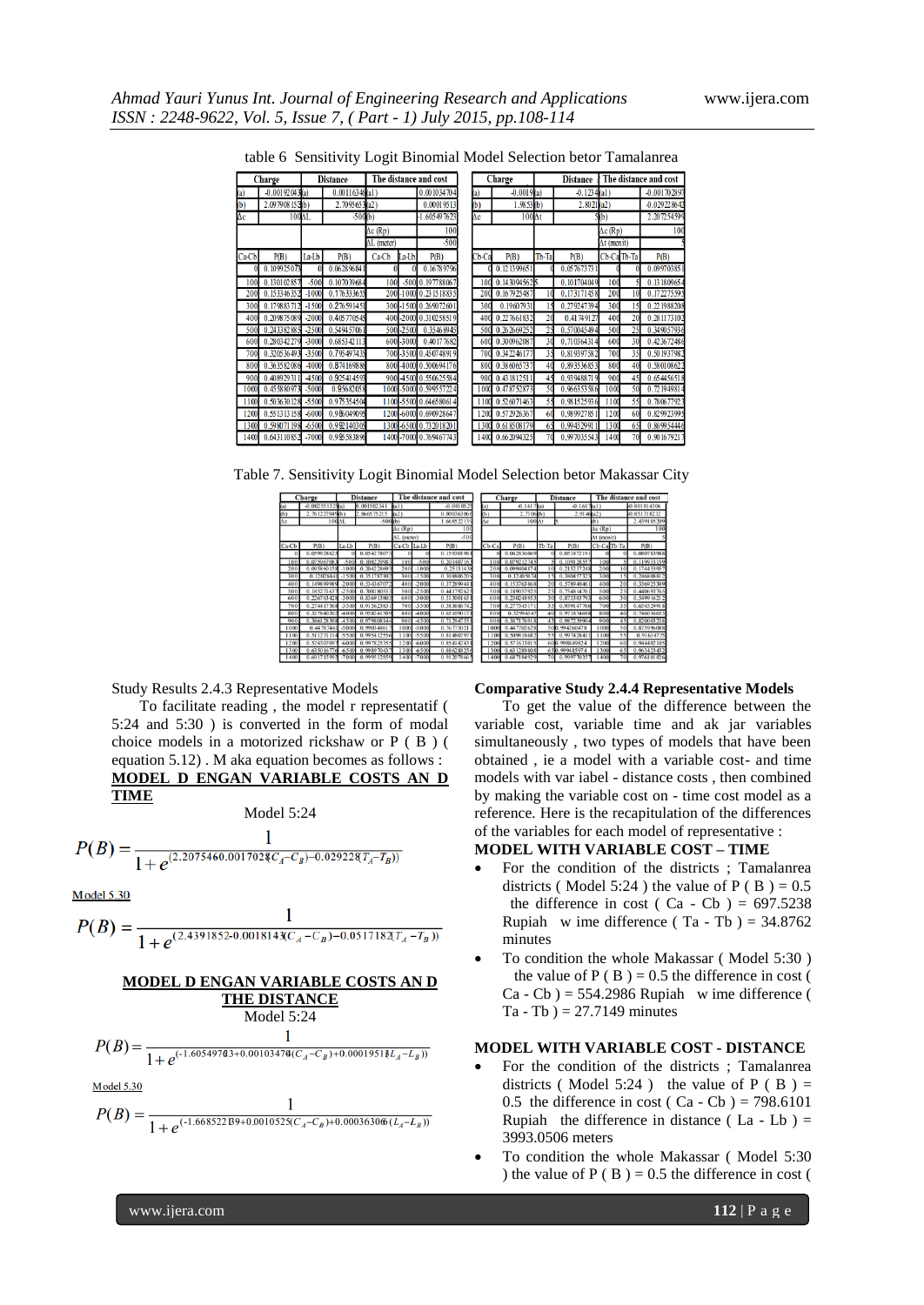$Ca - Cb$ ) = 581.7416 Rupiah ak jar difference ( the Old Lb  $) = 2908.7080$  meters

With linear interpolation method of the above models are combined to obtain the value of a difference of three variables simultaneously secar . Here are the combined result of two types of models :

Representative Model District of Tamalanrea ( Model 5:24 )

- Cost Difference ( Ca Cb ) =  $697.5238 \approx 700$ rupiah
- The time difference (Ta Tb) =  $34.8762 \approx 35$ minutes
- Difference in distance ( La Lb ) =  $3487.6192 \approx$ 3500 meters

Model Representative entire Makassar ( Model 5:30 )

Cost Difference ( Ca - Cb ) =  $554.2986 \approx 600$ rupiah

The time difference (Ta - Tb) = 27.7149  $\approx$  28 minutes

- Difference in distance ( La Lb ) = 2771.4929  $\approx$ 2800 meters Representative District of Tamalanrea Model ( Model 5:24 )
- Cost Difference ( Ca Cb ) =  $697.5238 \approx 700$ rupiah
- The time difference (Ta Tb) =  $34.8762 \approx 35$ minute
- Difference in distance ( La Lb ) = 3487.6192  $\approx$ 3500 meters

Model Representative entire Makassar ( Model 5:30 )

- •Cost Difference ( Ca Cb ) =  $554.2986 \approx 600$ rupiah
- The time difference (Ta Tb) = 27.7149  $\approx$  28 minutes
- Difference in distance ( La Lb ) = 2771.4929  $\approx$ 2800 meters

#### **CONCLUSION**

From the analysis , observation and discussion in the previous chapter to the topic of the study , some conclusions can be obtained as follows :

1. That epresentatif r model is a model with a binomial logit using two independent variables , namely the cost - distance and charge - time with r2 the largest and the smallest standard error .

## **MODEL D ENGAN VARIABLE COSTS AN D TIME**

Model 5:24 ( the Model District of Gajah Mungkur )

$$
P(B) = \frac{1}{1 + e^{(2.2075460.001702\mathcal{R}C_A - C_B) - 0.02922\mathcal{R}T_A - T_B)}}
$$

5:30 Model ( the Model Whole Semarang )

$$
P(B) = \frac{1}{1 + e^{(2.4391852 \cdot 0.0018143 \underbrace{C_A - C_B}_{\sim 0}) - 0.0517182 \underbrace{T_A - T_B}_{\sim 0})}}
$$

# **MODEL D ENGAN VARIABLE COSTS AN D THE DISTANCE**

Model 5:24 ( the Model District of Tamalanrea)

$$
P(B) = \frac{1}{1 + e^{(-1.605497@3 + 0.0010347@(C_A - C_B) + 0.0001951@L_A - L_B))}}
$$
  
5:30 Model (the Model Whole Makassar)

$$
P(B) = \frac{1}{1 + e^{(-1.668522B9 + 0.0010525(C_A - C_B) + 0.00036306(L_A - L_B))}}
$$

- 2. From a comparative study with the results of previous studies, with reference to the difference in cost in previous studies, we can conclude voting behavior modes of motor tricycles and pedicabs as ber ber participate.
	- For the condition of every district in the city of Makassar . people will begin to shift to using a motorized rickshaw on the difference costs  $(Ca-Cb)$  = Rp. 700,00, the time difference (Ta-Tb) = 35 minutes, the difference in distance (Lamar Lb) = 3500 meters This mode choice behavior, occurs in the area topography relative variety shows great difference values. This shows that the in the area of people still tend to use rickshaws, although transportation fares are relatively expensive, because the range of services has many obstacles. In addition, users of transport services in the region tricycles The economy has a relatively high level.
	- To condition the whole City of Makassar People will begin to wish to use a motorized rickshaw on the difference in the cost of Rp. 600.00, a difference of 28 minutes, 2800 meters difference ak jar.
- 3. The comparative study of the use value of  $r2 =$ 0.546 and  $r2 = 0772$ . Value The coefficient of determination, shows that there are factors Another influence on the selection of this mode, in addition to the cost factor, time the travel and mileage . These factors include factor conditions i dar topography of an area . Areas with topography up and down , people opt to use a motorized rickshaw , although rates transportation is relatively expensive . So the more factors affect passengers in response to the selected mode , it is expected that the model The resulting modal choice the better .